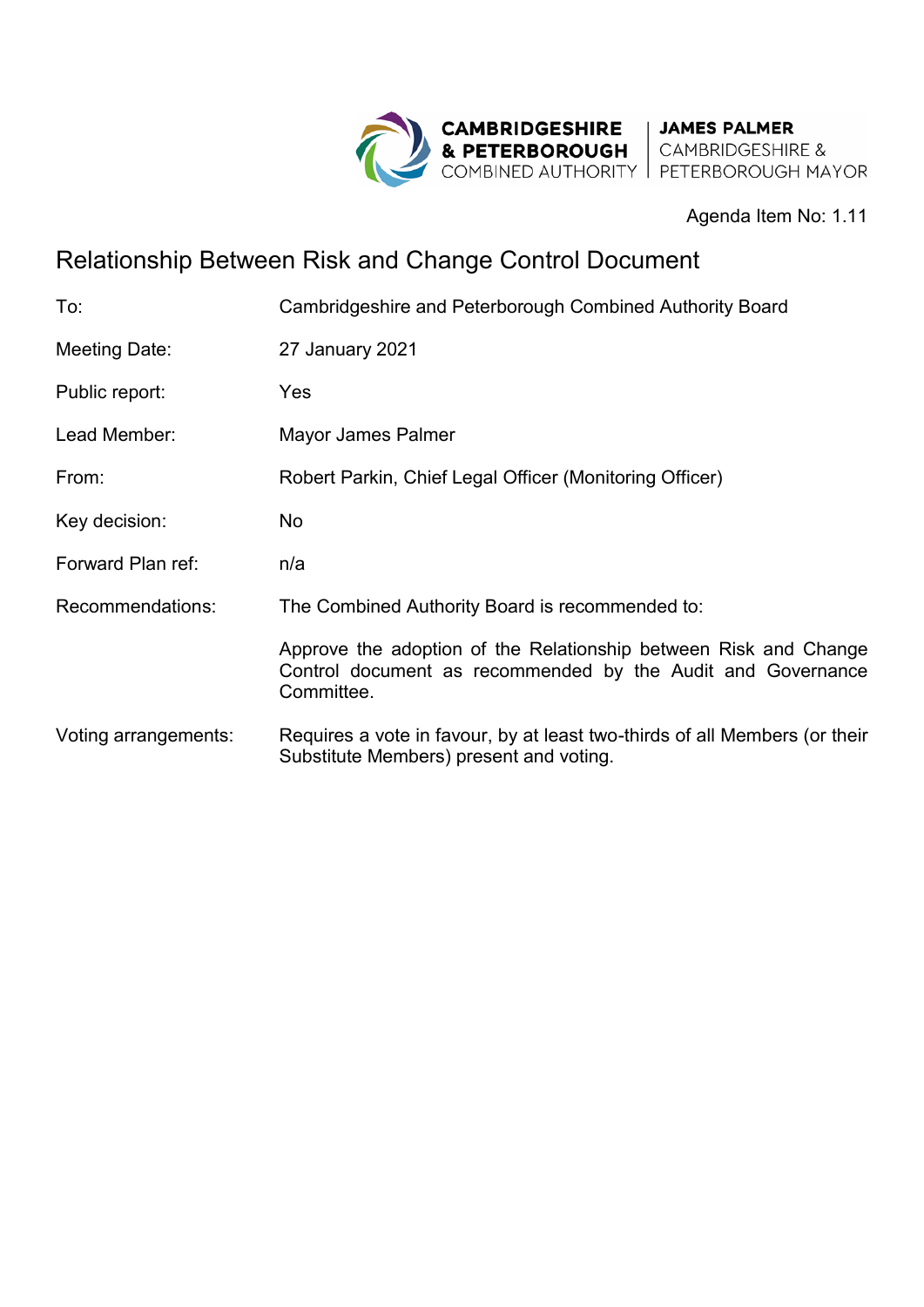#### 1. Purpose

- 1.1 This report provides the Combined Authority Board with a proposed Relationship between Risk and Change Control document, which is to enhance the current Risk Management Strategy and establish an early warning notification and change control process.
- 1.2 The Audit and Governance Committee reviewed this document on 27 November 2020, as its terms of reference include monitoring the Combined Authority's risk management arrangements.
- 1.3 In the interests of good governance, the Committee has made the recommendation to the Combined Authority Board for the adoption of this document.

#### 2. Background

- 2.1 The current Risk Management Strategy was proposed and reviewed by Audit and Governance Committee in December 2019. It made the recommendation to the Combined Authority Board for the adoption of the strategy and this was agreed in January 2020.
- 2.2 The proposed Relationship between Risk and Change Control document (Appendix 1) enhances the existing risk management processes within CPCA. It introduces the following principles that differ from the current Risk Management Strategy in that it:
	- Clearly defines Risk Appetite and Risk Tolerance and its accepted levels within CPCA.
	- Confirms how risks are to be financially quantified using both qualitative and quantitative assessments and provides an updated risk and opportunity register.
	- Confirms how risks are to be further managed, within appropriate measures and controls.
	- Introduces an early warning notification and change control process.
	- Addresses delegated authority within each directorate.
- 2.3 The proposed Relationship between Risk and Change Control was recommended to the Audit and Governance Committee as a more effective approach to the management of risk and change across the Combined Authority's activities. The recommendation from Audit and Governance Committee is that the proposed Relationship between Risk and Change Control document be adopted by the Combined Authority Board.

#### Significant Implications

- 3. Financial Implications
- 3.1 All the work has been carried out in-house, therefore there are no significant financial implications for this activity.